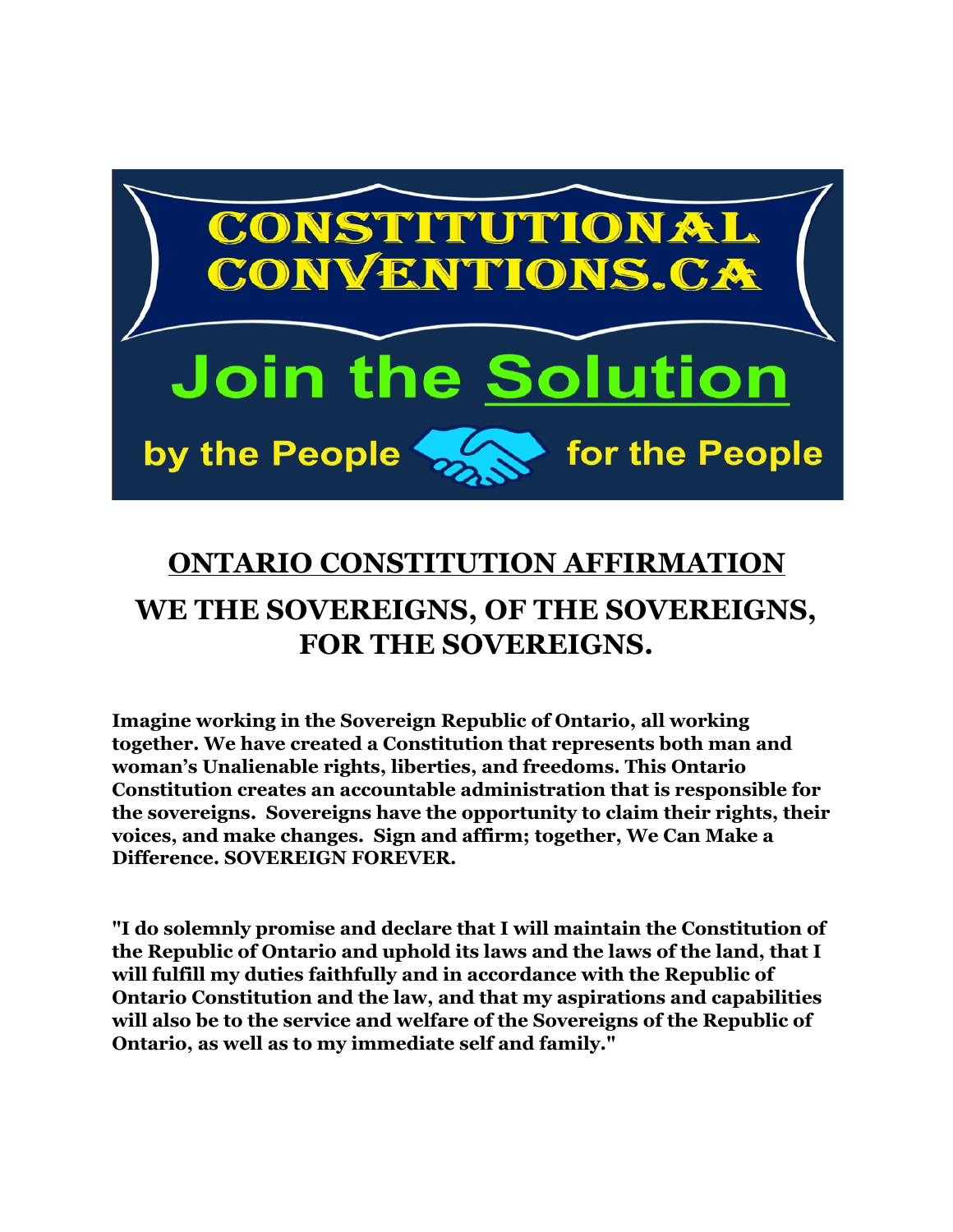#### **The Republic of Ontario Constitution**

## **Part One**

**The Republic of Ontario is an Independent Republic Nation wherein the Sovereigns are the source of all powers. Life, Liberty, Prosperity, Property, Land, and all beds of navigable and non-navigable waters are all Sovereigns Unalienable rights.**

**Our Treasury fund issues Sovereign money, a Sovereign Nation with its monetary system.**

#### **Part Two**

**Sovereign Unalienable Rights**

**Sovereigns are adopting the Creator's Natural Sovereign Law(s); the laws cannot harm the Sovereign unalienable rights. These unalienable rights protect the Sovereigns.**

**Unalienable Rights.**

**UNALIENABLE: The state of a thing or right which cannot be sold or taken by force.**

**Things that are not in commerce, as public roads are in their nature unalienable. Some things are unalienable, in consequence of particular provisions in the law forbidding their sale or transfer, as pensions granted by the government. The natural rights of life and liberty are UNALIENABLE – Bouvier's Law Dictionary, 1856 Edition.**

**"Unalienable: incapable of being alienated, that is, sold and transferred." – Black's Law Dictionary, Sixth Edition, page 1523:**

**You cannot surrender, sell, or transfer unalienable rights; they are gifts from the Creator to the individual and cannot under any circumstances be surrendered or taken. All Sovereigns have Unalienable rights. All Sovereigns are held equal before Natural Sovereign Law(s); due to differences in physical and mental capacity.**

### **Part Three**

**NO INCOME TAX**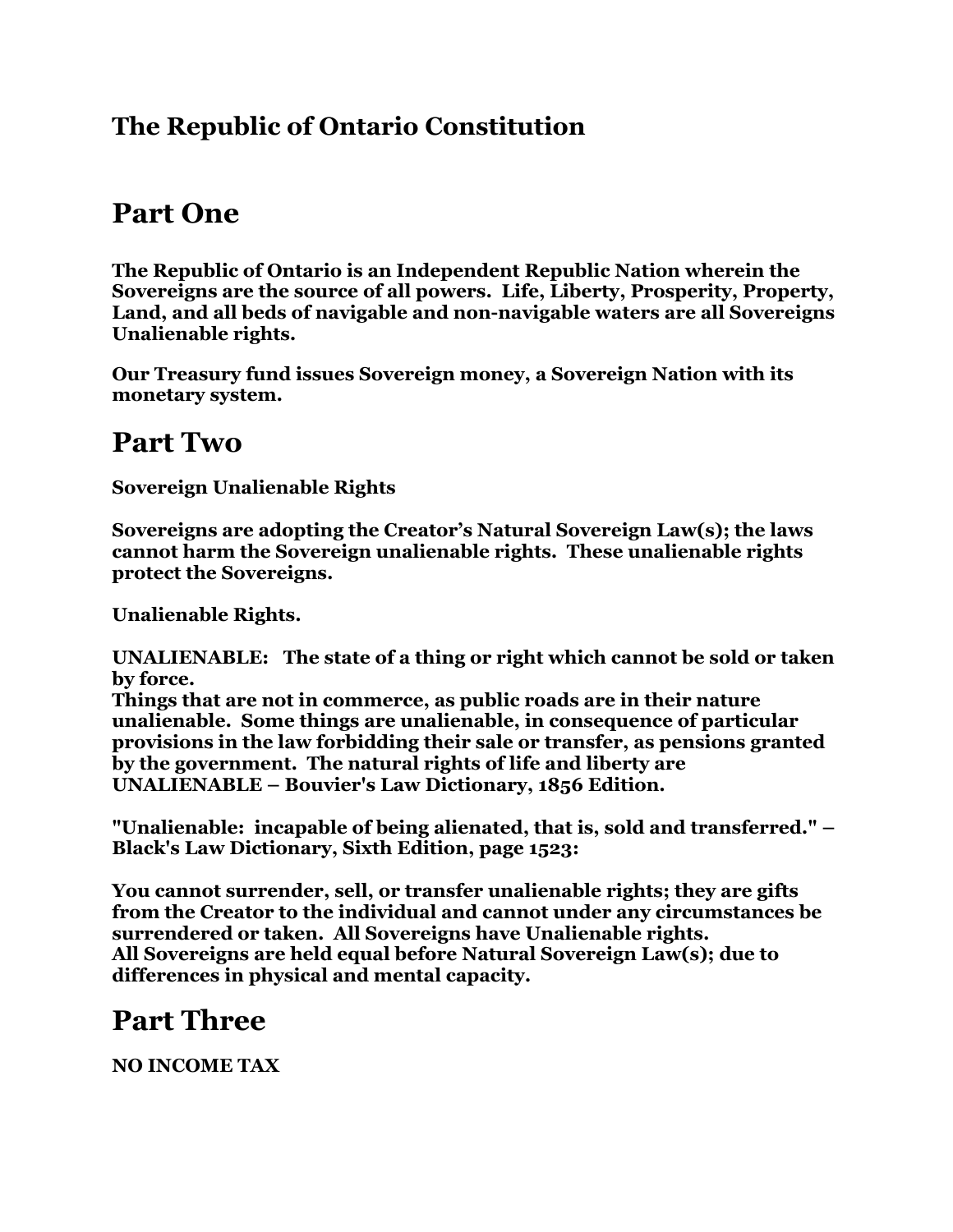**Any such tax is considered unlawful and unconstitutional to all Sovereigns in The Republic of Ontario.**

**1) No man or woman can be taxed for their labour.** 

### **Part Four**

**The Republic of Ontario recognizes Spiritual Beliefs as an Unalienable Right:**

- **1) You can practice your own spiritual beliefs.**
	- **a) It cannot interfere, harm, or infringe on others or the property of others. All Sovereigns will treat others with Lawful and Moral consideration.**
	- **b) All spiritual beliefs will never be able to interfere in any way or change any Sovereign's lawful rights, at present or in the future in The Republic of Ontario.**
	- **c) All forms of churches are fully transparent and fully accessible to all Sovereigns.**
- **2) The Republic of Ontario will not fund any Spiritual beliefs or Ideologies. It will have to be financed by their members or followers.**
	- **a) In The Republic of Ontario, all international funding is unlawful for any Spiritual Beliefs or Ideologies.**

### **Part Five**

**Freedom of Speech**

**Under Natural Sovereign Law(s);, this written Constitution guarantees that everyone has the right to choose, speak, and assemble in non-violent protest freely. The Sovereigns swear to oppose all forms of discrimination. These principles are enforced by freely hired employees (Administrators) of The Republic of Ontario with full control to implement the Natural Sovereign Law(s); of The Republic of Ontario.**

**The will of the Sovereigns will always be above The Republic of Ontario Constitution; upholding and protecting that will is the ultimate objective of every organ and function of the Constitution and the Sovereigns.**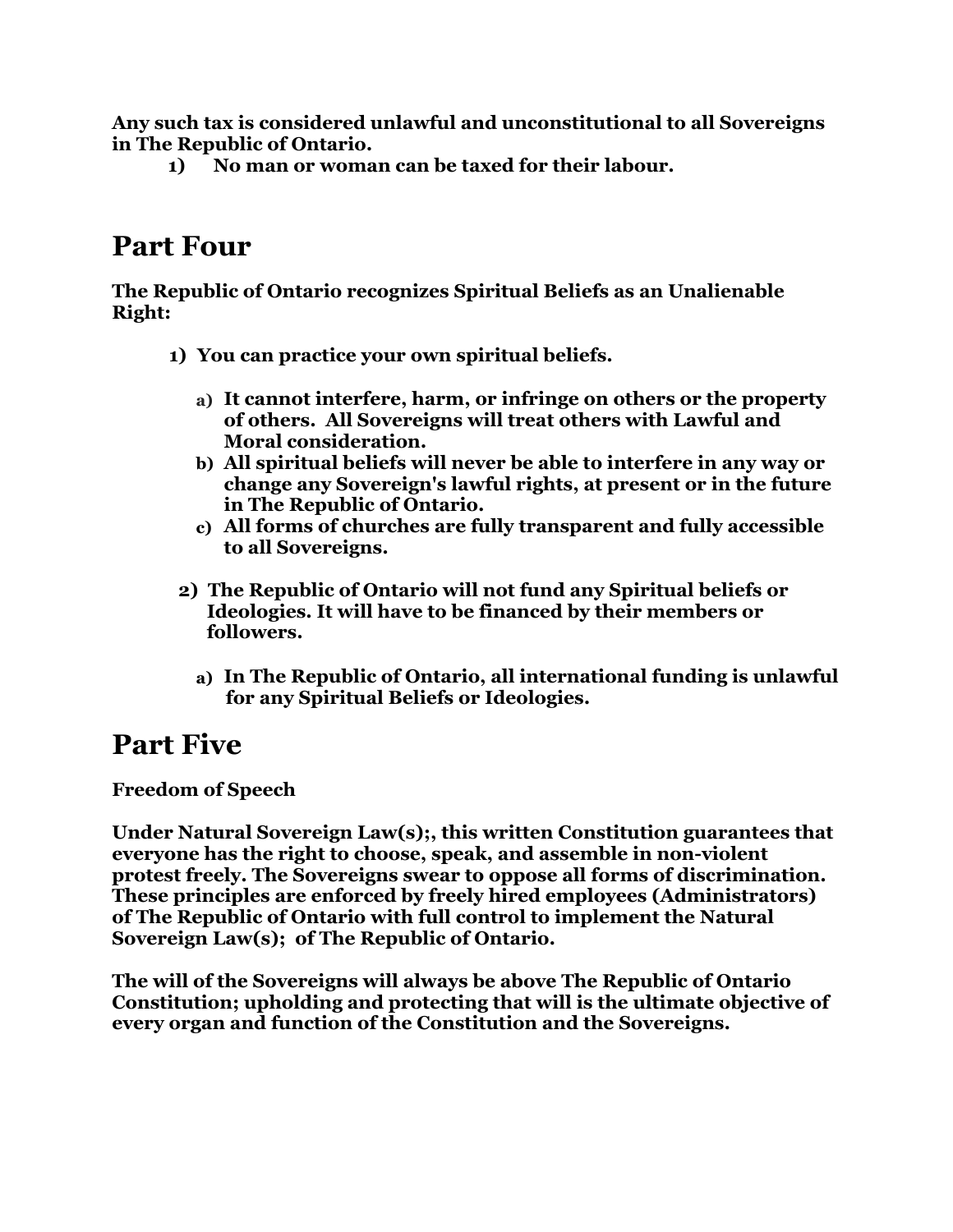## **Part Six**

#### **Right to Bear Arms**

**Sovereigns Rights to Keep and Bear Arms and possess weapons (arms) for their defense and survival are the Sovereigns Unalienable rights.**

- **1) Proportional Response Self-Defense law requires the response to match the level of the threat in question. In other words, The Sovereign man and woman can only employ as much force as required to remove the threat. If the risk involves deadly force, the Sovereign man and woman defending themselves or others can use deadly force to counteract the threat.**
- **2) The Sovereign's will have the lawful right to a wellregulated Militia, being necessary to a Free Republic's security. The Militia is a Sovereigns army regulated by Sovereigns of The Republic of Ontario.**

 **Right to Posse the following cannot and will not be infringed upon:**

- **1) Brass, primers, gun powder, and ammunition**
- **2) Reloading equipment**
- **3) Archery accessories Arrows, bows, crossbows, longbows, recurve bows, compound bows**
- **4) All other means of a weapon while defending oneself from a deadly threat**

**The Right to Hunt, Fish, for the substance can not and will not be infringed upon unless the numbers of species need to be protected to increase numbers.**

**1) HUNTING WILDLIFE TO EXTINCTION. In just the past 40 years, nearly 52 percent of the planet's wildlife species have been eliminated. The leading cause of these shocking declines is irresponsible and unethical human activities. In addition to the devastating consequences of deforestation, animal agriculture, development, and environmental pollution.**

#### **Part Seven**

#### **Treason**

**A treasonous act is a crime of betraying one's Nation.**

**The Republic of Ontario and its Sovereigns will not tolerate treason in any form. Attempts by force of arms or any violent or other means to do**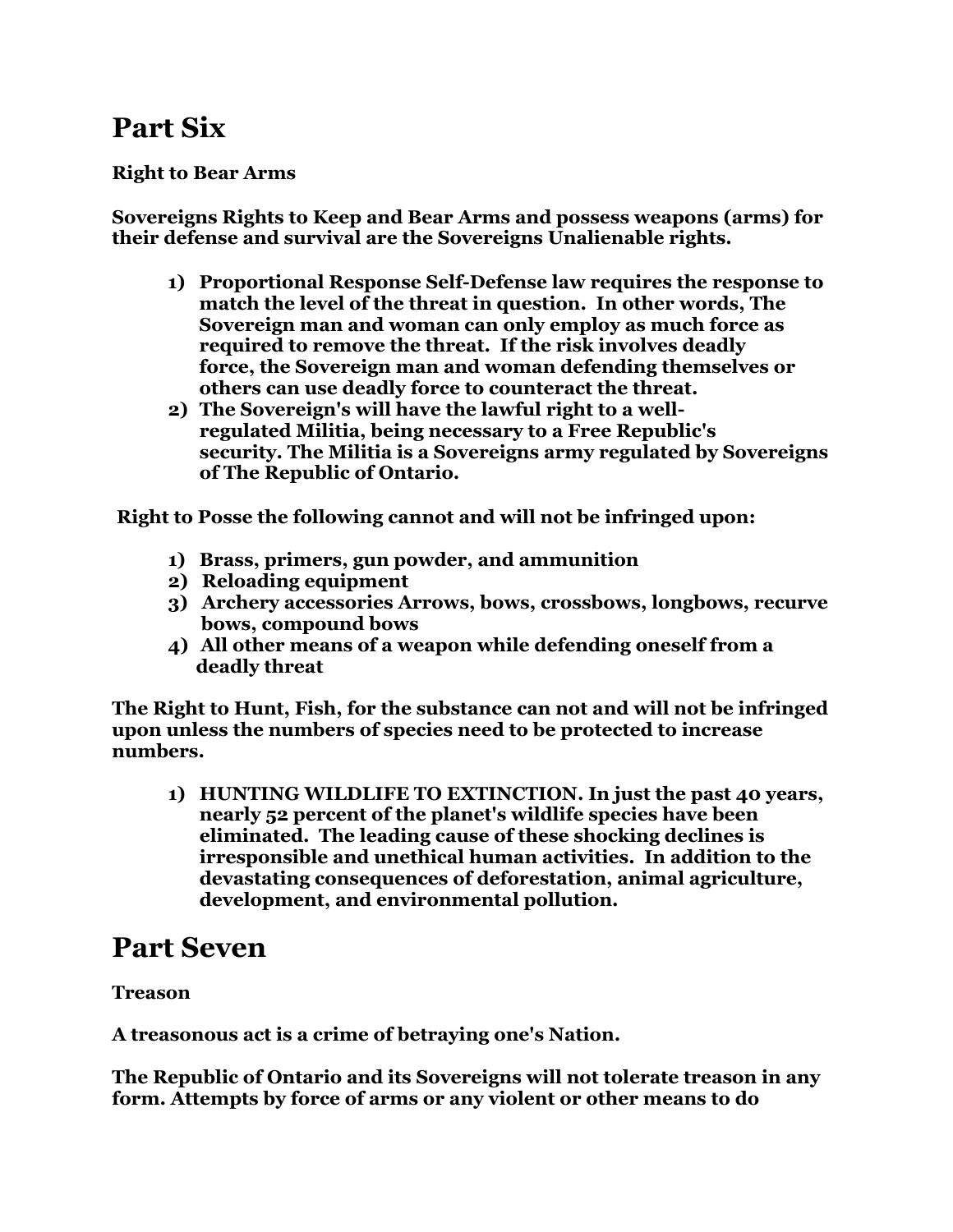**harm and to overthrow the organs and functionary of the Constitution of the Sovereigns and the Sovereigns of The Republic of Ontario and any involvement in a treasonous act will cause all perpetrators to face a Republic of Ontario Natural Sovereign Law(s); grand jury.**

## **Part Eight**

**Voting**

**Part One to Eight is the protective measures in place to guarantee the Sovereigns are the final decision-makers, and they can only be changed by one hundred percent (100%) of the Sovereigns, NOT the majority.**

**Any amendment to an Article will require seventy-five percent (75%) of the Sovereign vote.**

**County Voting One Sovereign, one vote yes or no, hire or not hire, fire or not fire. Sovereigns vote seventy-five percent (75%).**

**Regional Voting One county, one seat, yes or no, hire or not hire, fire or not fire. Sovereigns vote seventy-five percent (75%).**

**National Voting One county, one seat, One region, one seat, hire or not hire, fire or not fire. Sovereigns vote seventy-five percent (75%).**

**All outcomes will be posted at The Republic of Ontario head office and through Multi-Media for all Sovereigns to see the final result.**

**The ultimate objective of every organ and functionary of the Constitution of the Sovereigns, the judiciary, MUST be to uphold and protect that will. All Sovereigns are equal before Natural Sovereign Law(s);. They will enjoy equal civil and political rights, have the same opportunities, and be subject to the same public duties and obligations without discrimination.**

### **General Provisions**

**This Declaration repeals the unconstitutional documents and laws which were applicable before it.**